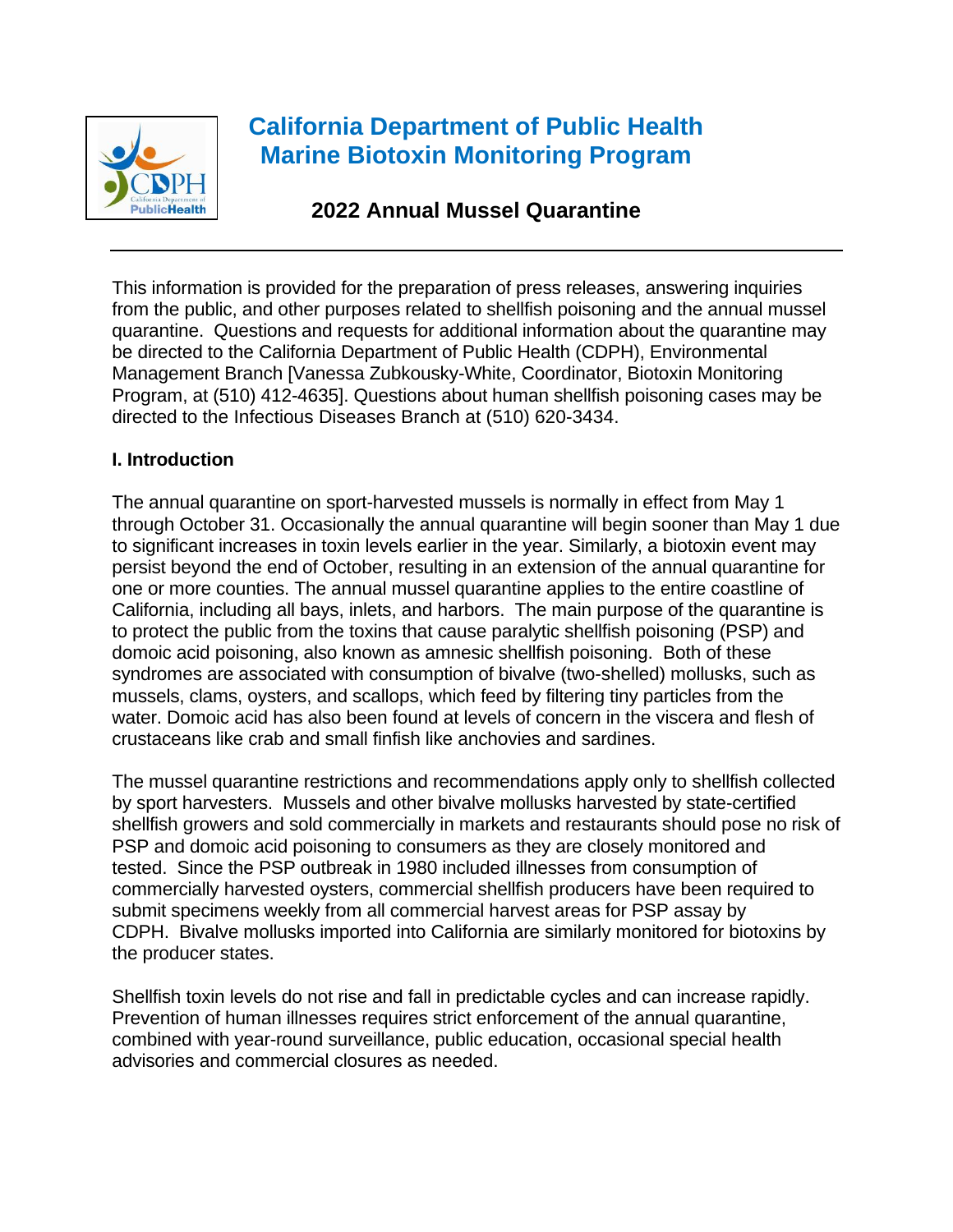#### **II. Reporting of Suspected PSP and Domoic Acid Poisoning in Humans**

PSP and domoic acid poisoning are immediately reportable to the local health authority (Title 17, California Code of Regulations, Sections 2500). Even suspected cases should be reported immediately by telephone to the local health department and to the nearest poison control center. Local health departments should interview patients regarding shellfish exposure and report these cases promptly to the Infectious Diseases Branch at (510) 620-3434.

#### **III. Paralytic Shellfish Poisoning (PSP)**

#### **A. The Ecology and History of PSP in California**

The source of the PSP toxins in bivalve mollusks is a dinoflagellate known as *Alexandrium catenella*. Unfortunately, unlike some parts of the world where visible blooms of *Alexandrium* occur, it is highly unusual to experience a 'red tide' of this dinoflagellate along the California coast. Because the PSP toxins produced by *Alexandrium* are so potent, it takes very few cells in the water to create a public health risk from shellfish consumption. Therefore visual cues of ocean color are not reliable indicators of safe or unsafe conditions for shellfish harvesting and consumption. Shellfish can develop extremely hazardous levels of toxin within a few days without any visible warning. Conversely, the majority of red tides observed along the California coast are associated with nontoxic species of dinoflagellates. Elevated levels of the PSP toxins have historically been detected in mussels, oysters, scallop viscera, clams, abalone jingles, and gooseneck barnacles. Red abalone, crab, and shrimp have not been the source of any cases of PSP in California, although the latter two crustaceans could potentially accumulate PSP toxins in the internal organs. In California, PSP toxins are detected in shellfish most commonly during the warm spring, summer, and early fall months, although episodes of high toxicity in shellfish have occurred during the winter months also.

#### **B. PSP in Humans**

Symptoms of PSP poisoning can occur within a few minutes to a few hours of consumption of contaminated seafood. Symptoms may begin with tingling and numbness of the lips, tongue, and fingertips, followed by slurred speech, difficulty in swallowing, disturbed balance, and lack of muscular coordination. Respiratory failure and death may occur without proper medical care. Treatment is supportive, including mechanical ventilation for severe cases; there is no known antidote to the toxin. Symptoms tend to resolve completely within a few days. Diagnosis is based on clinical presentation, compatible food history, and detection of elevated saxitoxin from the suspected seafood. Persons experiencing PSP symptoms should immediately seek medical treatment.

PSP was made a reportable disease in 1927. There is some limited information about cases prior to 1927 although there could be underreporting during this time. Since 1903, 582 illnesses due to PSP have been reported in California; 39 patients have died. Over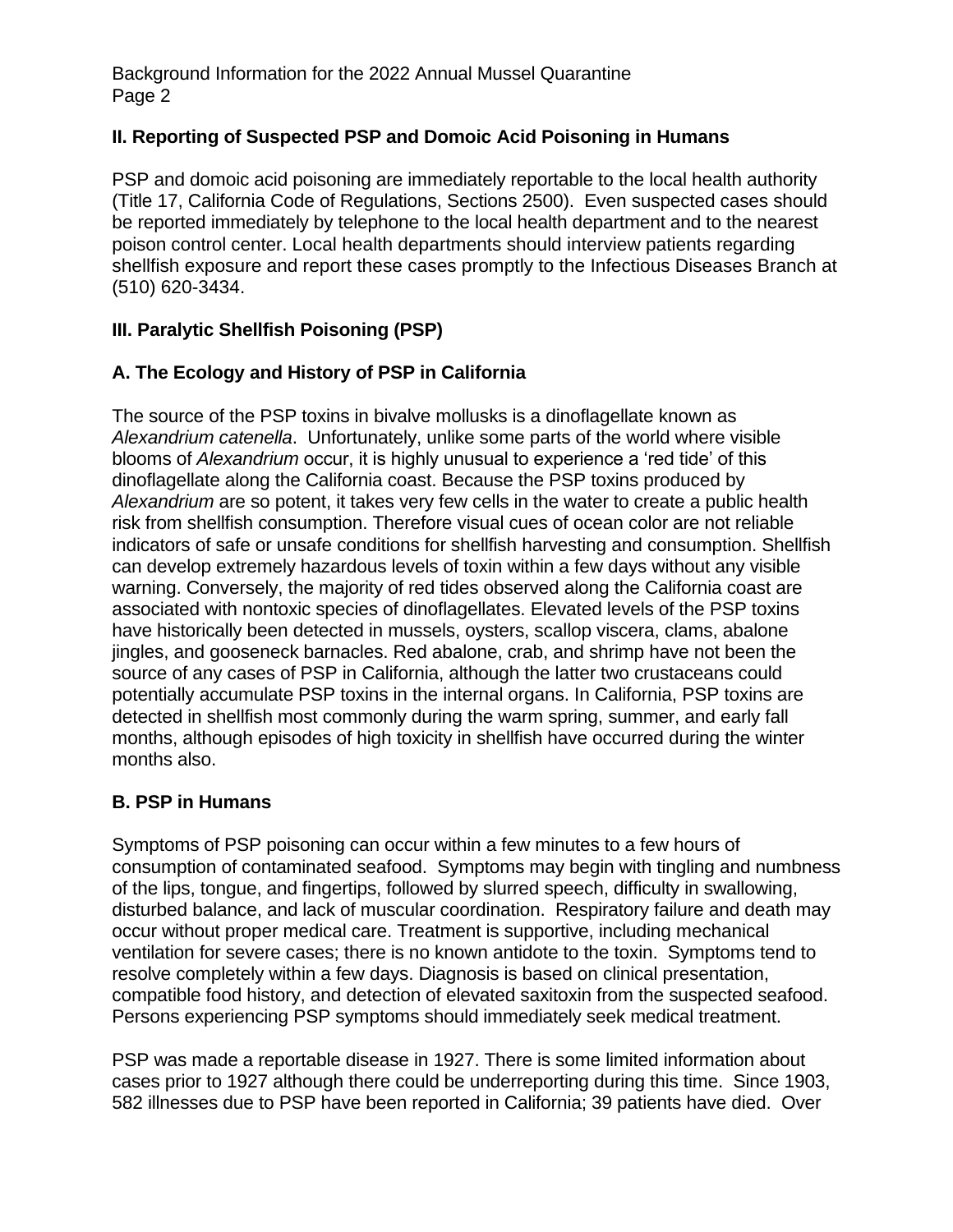99 percent of these illnesses have occurred during the months of May through October. The last major PSP outbreak in California occurred in July 1980 with 98 illnesses and 2 deaths. In August 1991, 11 non-fatal illnesses due to PSP, including 3 hospitalizations, were reported in persons who had eaten mussels they had collected in northern Sonoma County. In March 2018, 1 non-fatal illness due to PSP resulting in hospitalization occurred in a patient who ate mussels collected in northern Marin County.

#### **C. PSP Toxins in 2021**

*Alexandrium* was observed at sites along all coastal counties during 2021. This dinoflagellate was observed during all months in 2021 and it occurred at multiple sites along the California coast sporadically throughout the year. The highest percent composition was observed in July, August, and October at Morro Bay in San Luis Obispo County and in September in Monterey.

Measurable concentrations of PSP toxins were found in 133 shellfish samples from the following coastal counties: Del Norte, Humboldt, Mendocino, Sonoma, Marin, San Mateo, Santa Cruz, Monterey, San Luis Obispo, Santa Barbara, Ventura, and San Diego. Detection of measurable PSP toxins occurred during every month in 2021 except March. The highest concentration and only sample with a concentration of PSP toxins greater than or equal to the alert level (80 µg/100 g of tissue) detected were in mussel sample 131 µg/100 g PSP toxins collected August 25 at Chimney Rock in Marin County.

#### **D. PSP Toxins in Early 2022**

Measurable concentrations of PSP toxins below the alert level have been detected in shellfish samples from the following coastal counties during 2022 to date: San Luis Obispo (January – March), Santa Barbara (January - April), and Ventura (March).

#### **IV. Domoic Acid**

### **A. The Ecology and History of Domoic Acid in California**

In 1987, domoic acid was first recognized as a cause of poisoning in humans when approximately 150 persons in Canada became ill and four died after consuming toxic mussels from Prince Edward Island on the Canadian Atlantic coast. The source of the domoic acid in this outbreak was a diatom known as *Pseudo-nitzschia pungens* forma *multiseries*. This single-celled marine algae, like dinoflagellates, is a natural food source for filter-feeding animals.

The first documented occurrence of domoic acid on the Pacific Coast of the United States was in September and October 1991 in the vicinity of Santa Cruz, on Monterey Bay. In this episode it was found to be the cause of death of several hundred brown pelicans and Brandt's cormorants. The birds were exposed to domoic acid by feeding on anchovies, which had fed on a bloom of the diatom *Pseudo-nitzschia australis*. Prior to the 1991 event, there is evidence that *Pseudo-nitzschia* was abundant in Monterey Bay in 1961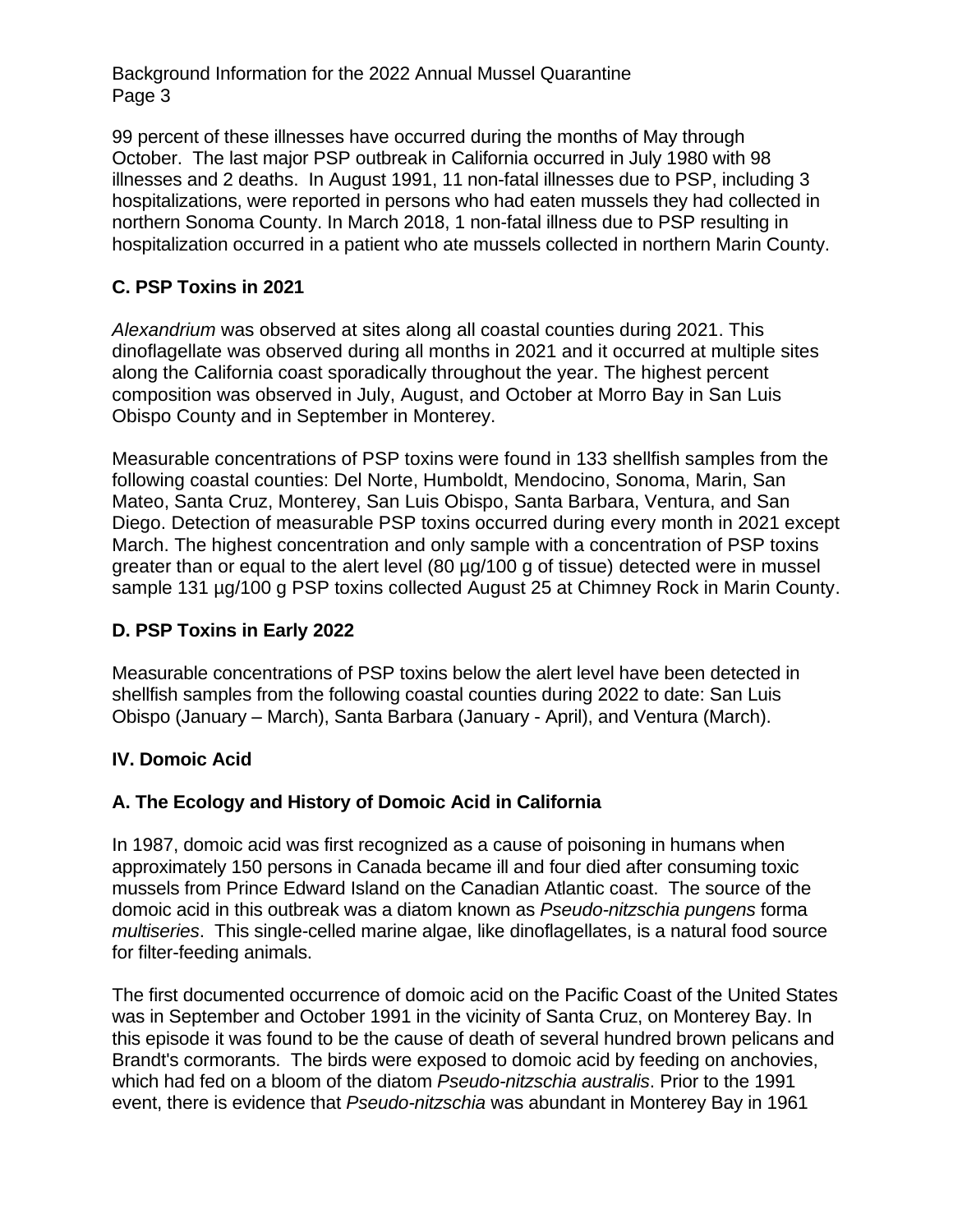during a sooty shearwater die off, inspiring Hitchcock's film *The Birds.*

Subsequent sampling revealed elevated concentrations of domoic acid in mussels at several locations around Monterey Bay, and elevated levels also were found in razor clams sampled in Humboldt and Del Norte Counties. The high levels of domoic acid in Monterey Bay coincided with a bloom of the diatom *Pseudo-nitzschia australis*, and the toxin also was found in plankton samples containing mostly this diatom species. Low concentrations of domoic acid have subsequently been found in mussels from almost every coastal county in California.

Similar domoic acid events occurred in May 1998, the summer of 2000, and the spring of 2015 along the San Luis Obispo County coast and in Monterey Bay. These events involved illness or death in large numbers of California sea lions and, as in 1991, anchovies and sardines again appeared to be responsible for providing a pathway for toxin transport from the diatoms to the marine mammals. Volunteer phytoplankton observers were instrumental in CDPH's ability to detect and track these blooms. Intensive sampling of a variety of seafood species determined that high concentrations of domoic acid could be found in a number of bivalve shellfish, like mussels and oysters, as well as in the digestive gland of crabs, spiny lobsters, sardines and anchovies. Persistent elevated levels of domoic acid have been detected in razor clam meat from Humboldt and Del Norte counties since 2015. Domoic acid also has been found in Oregon and Washington in razor clams, mussels, and crabs.

The seasonal pattern of occurrence of *Pseudo-nitzschia* and domoic acid has changed significantly since monitoring began in 1991. The initial event in Monterey Bay occurred in the fall and phytoplankton monitoring in the years immediately following this event confirmed this seasonal pattern of increase in *Pseudo-nitzschia*. There was very little domoic acid toxicity detected through the remainder of the 90's, although there was a large scale marine mammal mortality event due to domoic acid in 1998 as noted above. During 2000 there was a noticeable increase in domoic acid activity in Monterey Bay and along the San Luis Obispo County coast during the summer months, extending into November at some locations. In 2002 there was an early spring increase in *Pseudonitzschia* and domoic acid concentrations. This event began in Monterey Bay in February and appeared to 'move' down the coast between San Luis Obispo and Los Angeles Counties through June. This spring bloom pattern persisted through most of the remainder of the decade, although a smaller fall event occurred in 2009 and a winter event occurred in Santa Barbara County in 2011. In 2015, domoic acid was detected in shellfish from Del Norte County to Los Angeles County when a large bloom of *Pseudonitzschia* persisted off the west coast of North America from California to Alaska. In 2017 domoic acid was again detected over a large range of the coast with elevated levels in mussels from Del Norte, Monterey, Santa Barbara, Ventura, and Los Angeles counties. The changing seasonality and distribution of *Pseudo-nitzschia*, and subsequently of domoic acid concentrations in seafood, reinforces the need for a rigorous monitoring program throughout the year to ensure public health protection.

Extensive phytoplankton sampling is being conducted to investigate the spatial and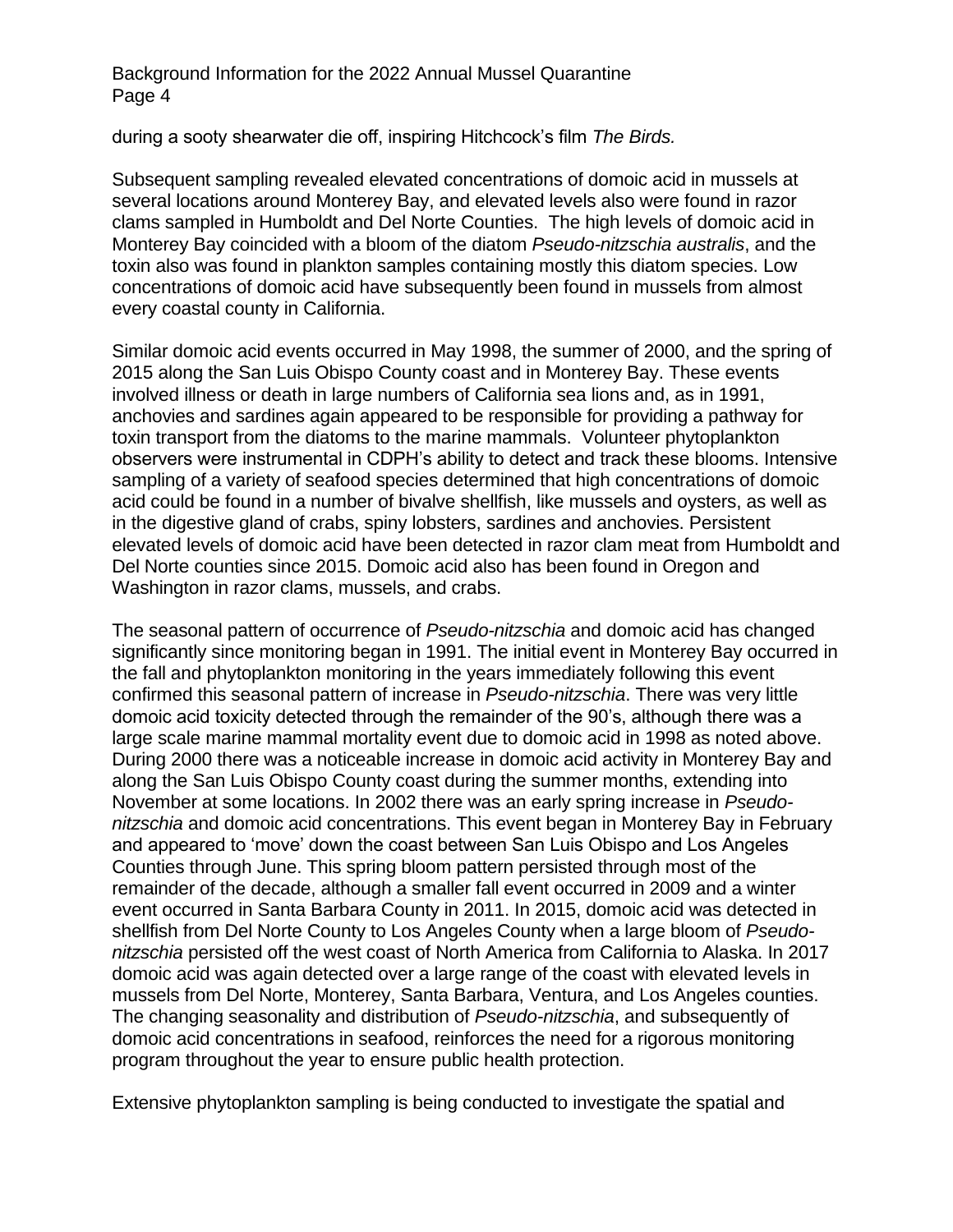temporal distribution of the diatoms associated with domoic acid production. Extensive blooms of the diatoms that produce domoic acid have been detected and followed along most coastal counties since this program began.

These environmental observations provide an early warning to potentially toxic blooms, allowing CDPH to respond quickly with intensified sampling and toxin analysis in the affected area.

#### **B. Domoic Acid Poisoning (Amnesic Shellfish Poisoning) in Humans**

Within 24 hours of eating contaminated shellfish, patients develop gastrointestinal symptoms such as diarrhea, vomiting, and abdominal pain, followed by headache, memory loss, and disorientation. In severe cases, domoic acid poisoning can cause cardiovascular instability, seizures, coma, and death. Survivors may experience anterograde short-term memory loss (i.e., inability to recall the recent past). Diagnosis is based on clinical presentation, compatible food history, and detection of domoic acid from the suspected seafood. As with PSP, medical therapy consists of supportive care; there is no known antidote to the toxin, and persons experiencing symptoms should receive immediate medical attention.

Domoic acid poisoning in humans associated with the consumption of shellfish harvested in California has not been reported.

#### **C. Domoic Acid in 2021**

[am/DomoicAcid.aspx](https://www.cdph.ca.gov/Programs/CEH/DFDCS/Pages/FDBPrograms/FoodSafetyProgram/DomoicAcid.aspx)

*Pseudo-nitzschia* was observed at sites along all coastal counties during 2021. This diatom was observed during every month in 2021. The highest percent composition occurred in July at Crescent Beach in Del Notre County. Elevated percent composition and frequency of occurrence was during May in Los Angeles County and July in Del Notre County.

Measurable concentrations of domoic acid were found in 1 shellfish sample, not including razor clam samples, from Del Norte County in September. Razor clam samples from Del Norte and Humboldt counties had measurable concentrations of domoic acid throughout 2021. Concentrations of domoic acid above the alert level (20 µg/g of shellfish meat, or 20 parts per million [ppm]) reached 48 ppm and 47 ppm in razor clams from Del Norte County and Humboldt County respectively.

More information on crab monitoring data from 2021 and associated health advisories is available at the following link: [https://www.cdph.ca.gov/Programs/CEH/DFDCS/Pages/FDBPrograms/FoodSafetyProgr](https://www.cdph.ca.gov/Programs/CEH/DFDCS/Pages/FDBPrograms/FoodSafetyProgram/DomoicAcid.aspx)

# **V. Special Risks from Various Kinds of Seafood**

The greatest hazard for PSP and domoic acid poisoning is from the consumption of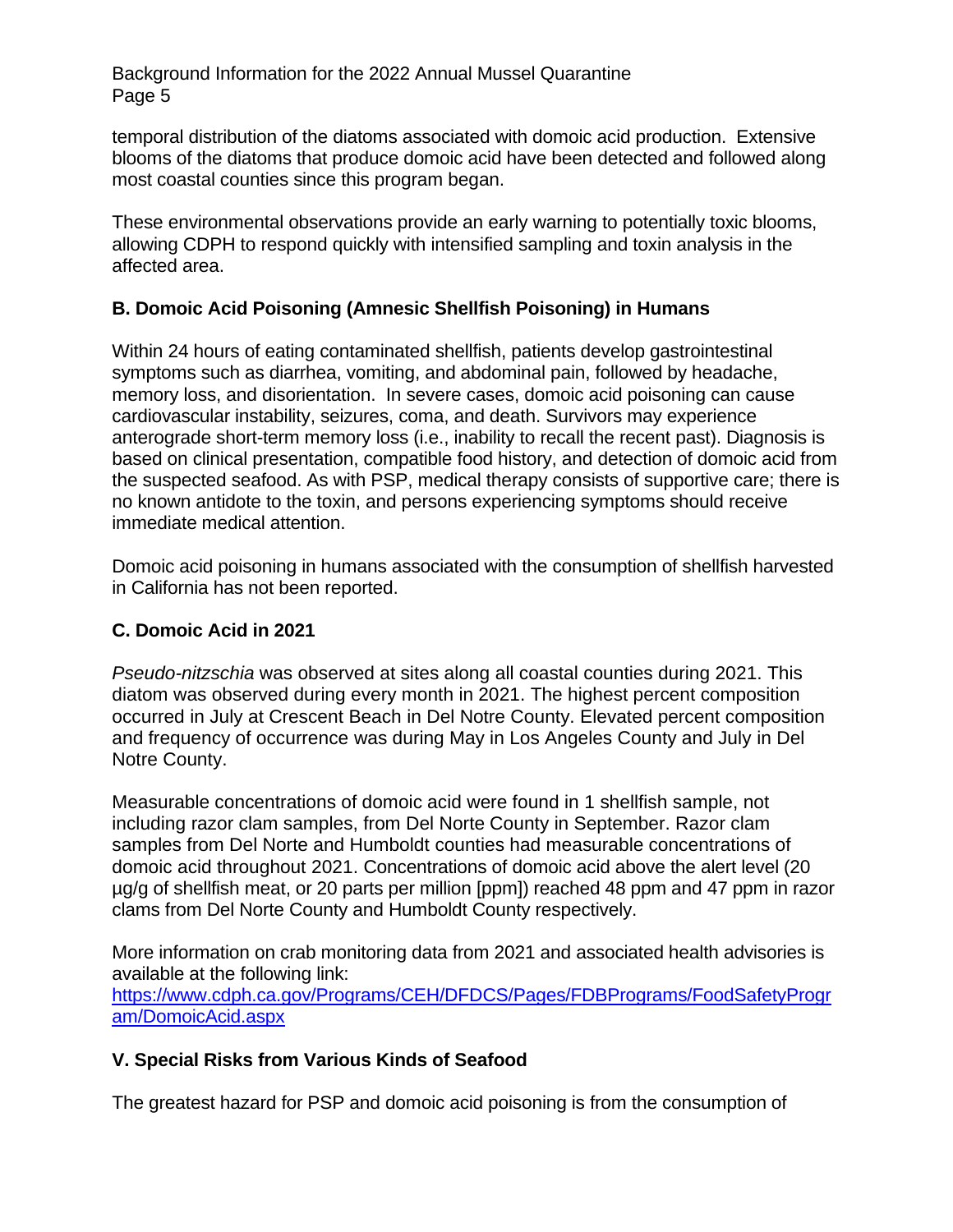mussels (see also discussion below on razor clams) because: (1) they concentrate the toxins more quickly and to higher levels than do other shellfish, (2) they generally occur along the open coast where they are directly affected by oceanic blooms, and (3) they are eaten whole without removal of digestive organs. The digestive organs of crustaceans such as lobster and crab, as well as of small finfish like sardine and anchovy, can also contain dangerous levels of domoic acid, as can the flesh. Other contaminants can also be concentrated in the viscera, so the public is advised to avoid consuming the internal organs of any seafood species.

The consumer cannot distinguish toxic mussels from harmless ones. Moreover, cooking cannot be relied upon to destroy the toxins because they are relatively heat stable. The safest guideline for consumers is: Do not eat mussels taken by recreational sport-harvesters from California coastal waters during the annual quarantine months of May through October. During other months, call the CDPH "Biotoxin Information Line" at 1-800-553-4133 for an up-to-date, recorded message of any special health advisories.

While clams can develop hazardous levels of PSP toxin, they are placed under quarantine only in localized areas when tests reveal the presence of elevated toxin levels in mussels in the vicinity of clam beds or in clams themselves. In clams, the toxin is concentrated primarily in the digestive organs (dark meat), hence, these portions from all types of clams should always be discarded; only the white meat should be eaten.

A special hazard is presented by the Washington or butter clam (*Saxidomus* spp.). They may concentrate the PSP toxins in the neck or siphon (the tube-like part of the clam that sticks out between the shells). It has been found that PSP toxin in the necks of Washington clams may persist for a year or more after a PSP toxin event.

Northern razor clams (*Siliqua patula*) have been found to present a special risk for domoic acid poisoning because they concentrate this toxin in the white meat of the foot and siphon, parts that normally are preferred for human consumption. Razor clams are able to retain this toxin for extended periods, just as the Washington clam retains the PSP toxins.

Scallops from California waters may also become toxic. This is true for both the adductor muscles (the "scallop" or white meat that is ordinarily eaten) and the digestive organs (the darkish soft tissue of a scallop left after the white adductor muscle has been removed). In August 1980, a man died of PSP after eating only the digestive organs of a single rock scallop (*Hinnites giganteus*) taken by a sport-diver on the Sonoma County coast. Subsequent investigations revealed that a lower, but still hazardous, concentration of the toxin also may occur in scallop adductor muscles during a PSP episode. The digestive organs of scallops should never be eaten as they may remain toxic year-round. It is unknown how long PSP toxins may persist in the white meat of scallop adductor muscles.

#### **VI. Groups at Special Risk of Shellfish Poisoning**

In addition to recreational harvesters, immigrants from countries with no history of marine